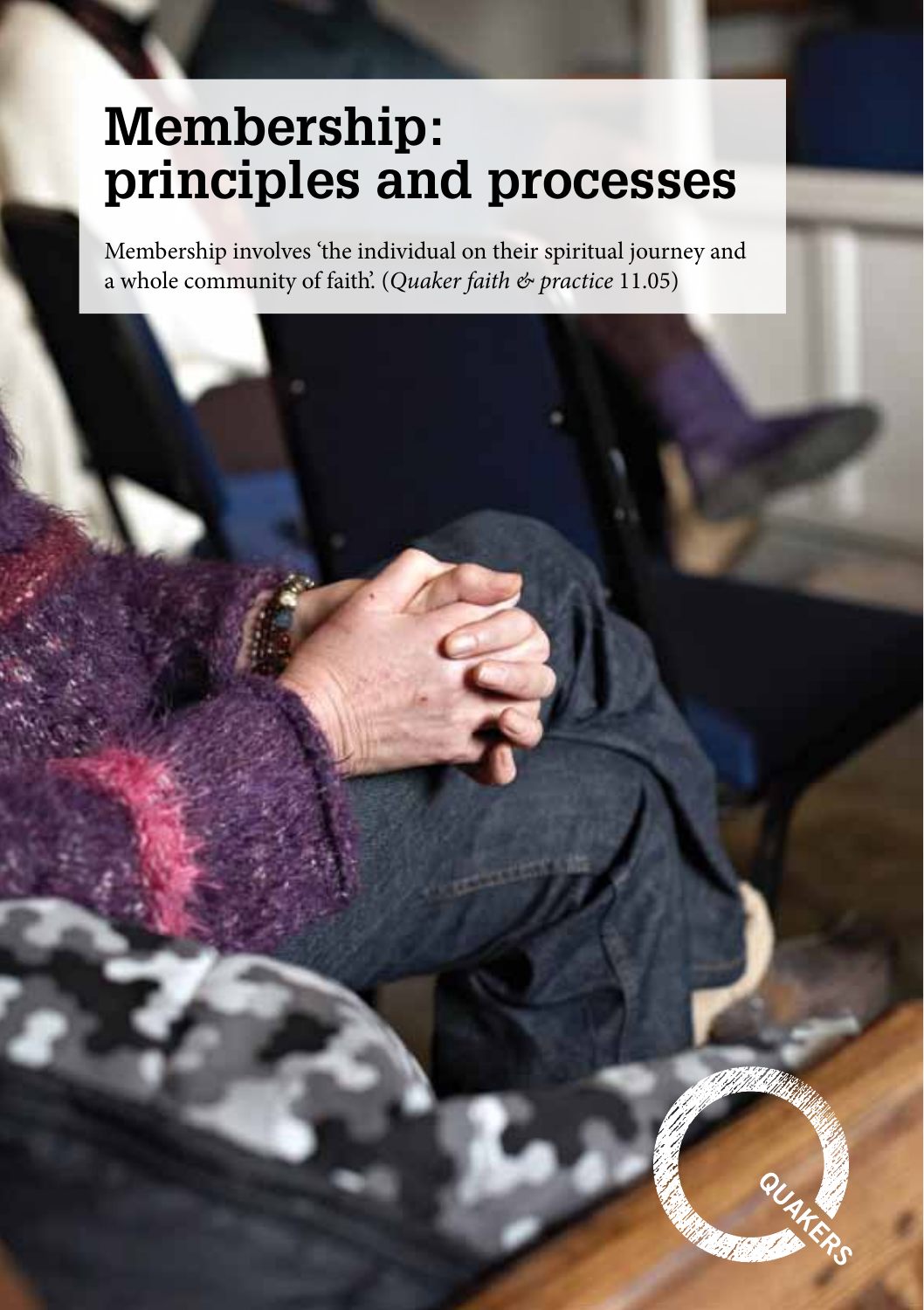## **Principles**

To the individual membership may give a sense of belonging, acceptance, an identity and recognition of having found a spiritual home. Through being a member of a religious community we may be able to come into our truest selves and 'render to the world the services it sorely needs' (Pierre Ceresole, *Quaker faith & practice* 10.29). Membership may inspire us to persevere in times when we are spiritually cold. Through the membership of individuals the community is affirmed and strengthened spiritually. Our commitment to loving one another that comes from membership strengthens our worship and enables spiritual leadership.

There are almost 14,000 members of the Religious Society of Friends (Quakers) in Britain.<sup>1</sup> As our title shows, we are both a religious community of Friends and a 'society', an organisation. As a community we come together in worship and support one another. As an organisation we have a shared identity and can speak and act together. Membership links the individual to the community and the organisation; it can be seen as an administrative recognition of a spiritual connection or commitment. Together we grow as individuals and as a community, rooted in and learning from our Quaker tradition and open to new light.

'Membership is still seen as a discipleship, a discipline within a broadly Christian perspective and our Quaker tradition, where the way we live is as important as the beliefs we affirm.' (*Quaker faith & practice* 11.01)

Membership provides the community with a framework in which to explore and practise our corporate worship and processes and live out our shared witness. The boundaries provided by membership hold us accountable as individuals to our faith community and our Quaker tradition.

'Religion implies a sense of being bound to the community in which you live and to its members.' (Gerald Hewitson, *Journey into life*, Swarthmore Lecture, 2013)

As an organisation membership is essential to our existence. It enables us to have a public voice, relate to other organisations, support members and meetings financially and gives certain privileges, such as charitable status.

Membership brings responsibilities for the individual and for the group both as a community and an organisation. All members are part of the priesthood of all believers and have responsibility for the maintenance of the meeting as a spiritual community. This means contributing to the meeting, in whatever ways are right for them, by giving time and energy to necessary tasks, participating in making

<sup>&</sup>lt;sup>1</sup> There were 13,906 members as at 31 December 2012.

<sup>(</sup>Tabular statement: www.quaker.org.uk/files/Tabular-statement-2013-web.pdf)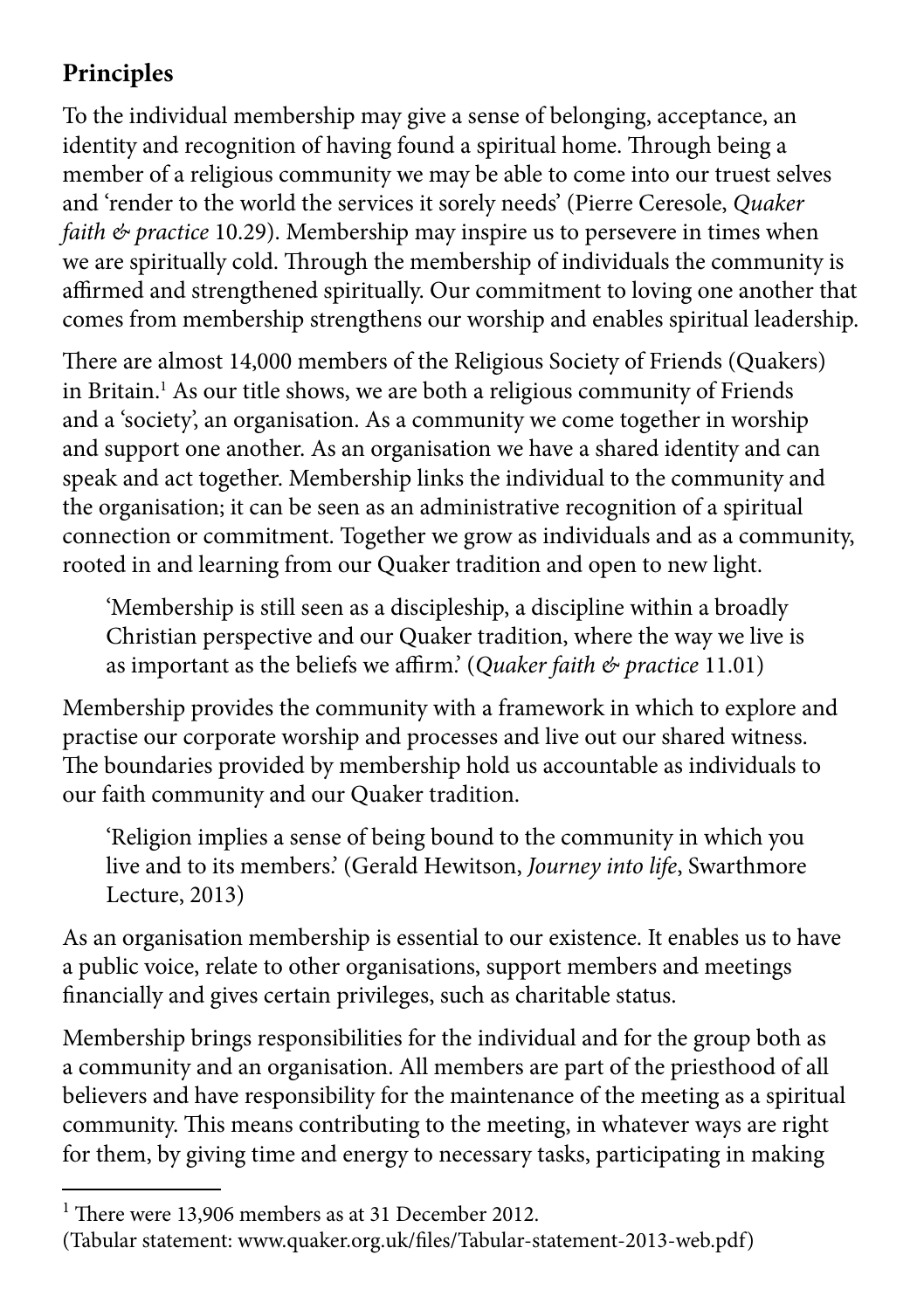decisions and working together under Quaker discipline. Membership also entails a financial commitment appropriate to a member's means.

## **Processes**

Becoming a member involves a process of discernment by the individual and the meeting, following a simple procedure agreed by the area meeting, which is open to all ages, abilities and backgrounds.

Procedures have to be simple and flexible enough to reflect individual and local circumstances. Experience shows that there is no 'one size' that comfortably fits all, and many area meetings have developed a variety of routes into membership in order to meet different needs (*Quaker faith & practice* 11.04).

The process may be initiated by the individual, overseers, a local meeting or, where a nurturing process is in place, supporting/nurturing Friends, or a parent/guardian or advocate (*Quaker faith & practice* 11.10). The process should be open and inclusive and involve the potential member, whatever their age, throughout.

Whatever the route, the area meeting makes the final decision after a process of discernment and must be well enough informed to discern whether membership is right from the point of view of the community and the individual. The process will involve trust as well as information, which may be presented in various ways and come from different sources:

- Nurturing/supporting Friends may write a report or letter of application with the individual after a period during which they have met and explored together.
- A meeting for clearness may take place, followed by the writing of a report or minute.
- • A local meeting may send a minute and report to the area meeting. This is likely to be particularly appropriate for someone who has been very well known to the meeting over a long time.
- Visitors appointed by an area meeting may offer a report after meeting with the person applying for membership.
- A visit and report may be adapted to involve both the individual and a parent or guardian, in the case of a child, or an advocate for a person with limited capacity.
- The applicant and any representative or supporter should be party to any written report prepared as part of the process, which must be compliant with legal requirements such as the Data Protection Act.